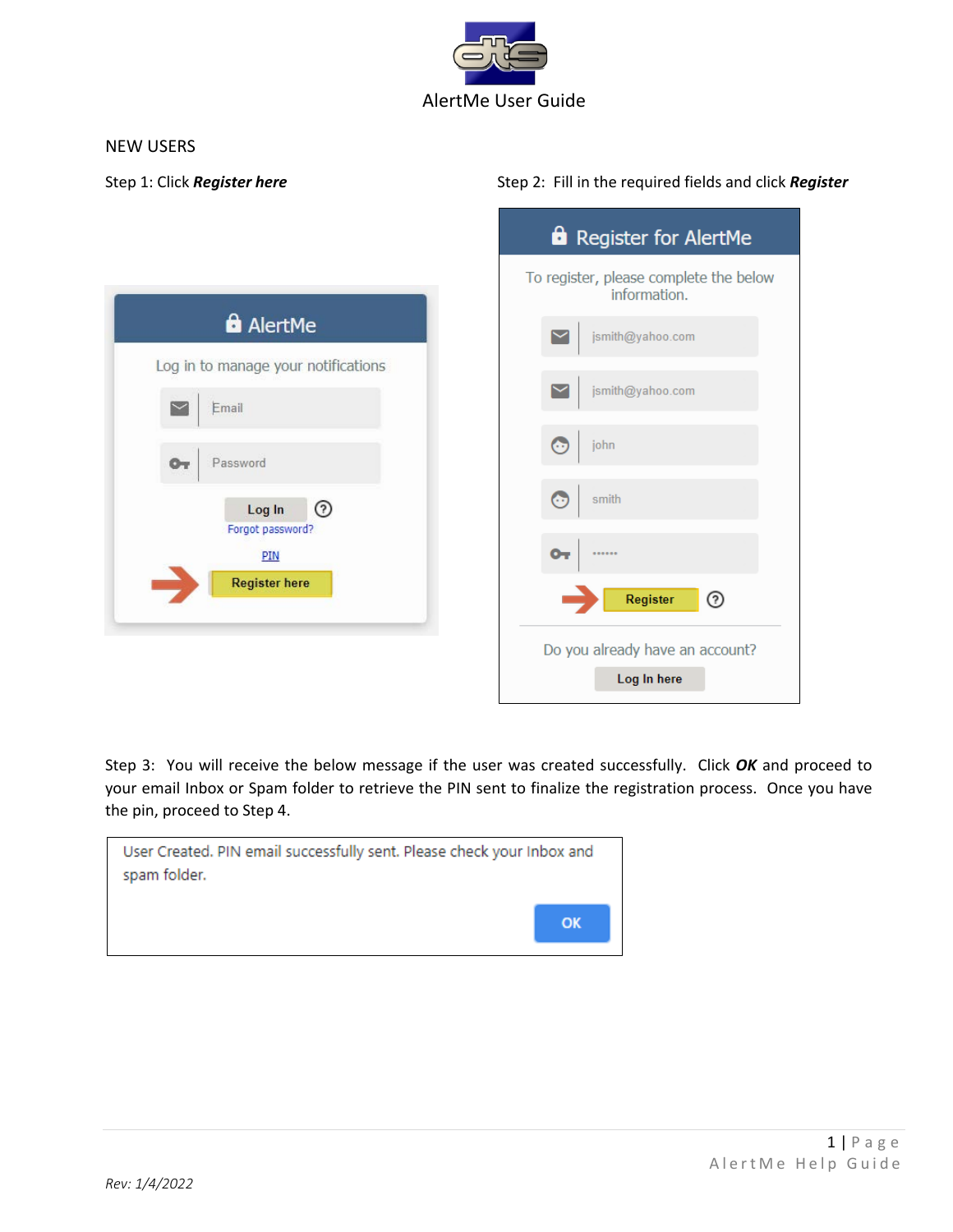Step 4: Enter your email address, password and pin and click *Log In*

| <b>a</b> AlertMe                                                   |
|--------------------------------------------------------------------|
| Log in to add, edit, or delete notifications                       |
| jsmith@yahoo.com                                                   |
| ๛                                                                  |
| $\rightarrow$ Log In<br>℗                                          |
| Forgot password?                                                   |
| Account Activation: Enter Email,<br>Password, PIN and click Log In |
| 8<br>1234                                                          |
| Don't have an account yet?                                         |
| <b>Register here</b>                                               |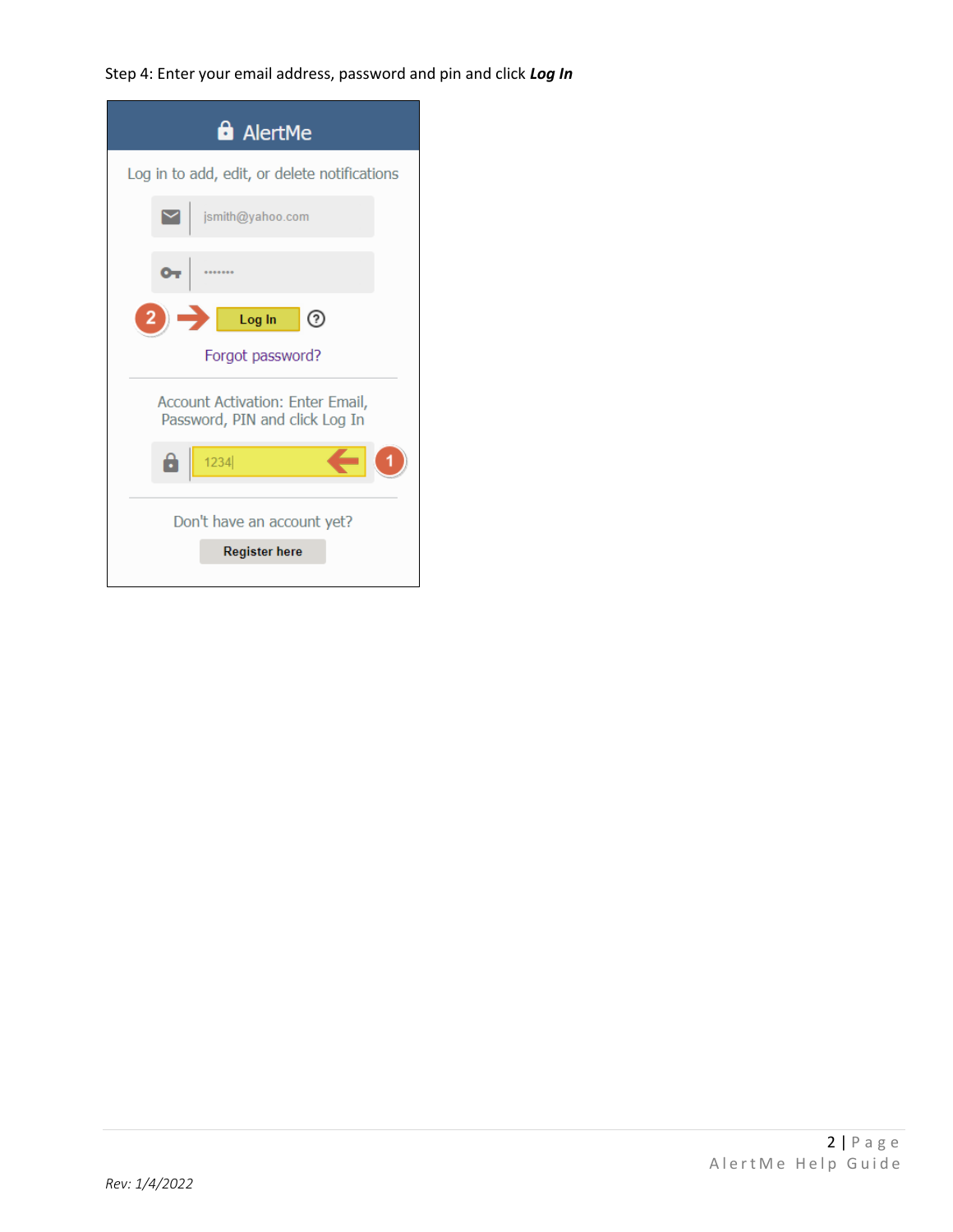

|                                                         | <b>a</b> AlertMe<br>Welcome jsmith@yahoo.com                                                                                                           |                 |
|---------------------------------------------------------|--------------------------------------------------------------------------------------------------------------------------------------------------------|-----------------|
| ⊚                                                       | <b>Manage Notifications</b>                                                                                                                            | <b>Sign Out</b> |
| <b>Current Notifications</b>                            | <b>Delete</b><br><b>Middle</b><br><b>First</b><br><b>Date</b><br>Last                                                                                  |                 |
|                                                         | Notification Table Empty                                                                                                                               |                 |
| $-$ Add a new Notification<br>Last Name or Organization | To ensure notification accuracy, please ensure fields are entered as indexed.<br><b>Middle Name</b><br><b>First Name</b><br><b>Create Notification</b> |                 |
| -Emailed Notifications History-<br><b>Date Sent</b>     | <b>First Middle</b><br><b>Instrument</b><br><b>Doc Type</b><br><b>Last</b><br>Notification History Table Empty                                         |                 |

*Current Notifications* displays the active notifications you will be emailed about. (This table will be empty for new users.)

*Add a new notification* by filling in the Last Name or Organization, First Name and Middle Name and clicking *Create Notification.*

*Emailed Notifications History* section displays email alerts history previously sent.

|                                                                                            | <b>Manage Notifications</b>          |                                | <b>Sign Out</b>      |                                   |
|--------------------------------------------------------------------------------------------|--------------------------------------|--------------------------------|----------------------|-----------------------------------|
| -Current Notifications-                                                                    | <b>Delete</b>                        | Last<br><b>First</b>           | <b>Middle</b>        |                                   |
|                                                                                            | Doe<br>X<br>X<br><b>JOHNS</b>        | John<br><b>LISA MARIE</b>      | James                |                                   |
| To ensure notification accuracy, please ensure fields are entered as indexed.<br>Last Name | First Name                           | Middle Name                    |                      | <b>Create Notification</b>        |
| <b>Emailed Notifications History</b>                                                       |                                      |                                |                      |                                   |
| <b>Date Sent</b><br>2019/09/27                                                             | <b>Instrument</b><br>201707100021287 | Doc Type<br>MILITARY DISCHARGE | Last<br><b>JOHNS</b> | <b>First</b><br><b>LISA MARIE</b> |
|                                                                                            |                                      |                                |                      |                                   |
|                                                                                            |                                      |                                |                      |                                   |

On the notifications page, you will see the "Current notifications" table at the top. This is a table that contains all of the active notifications for your account. (On new accounts, this table will be empty.) Below the notifications table is the "Add a new Notification" table. This is where a user can type in the last, first, and middle names that the user would like to be notified on. Clicking "Create Notification" will submit these criteria, which will then be stored in the database.

Below the "Add a new Notification" table is the "Emailed Notifications History" table. This table lists all of the